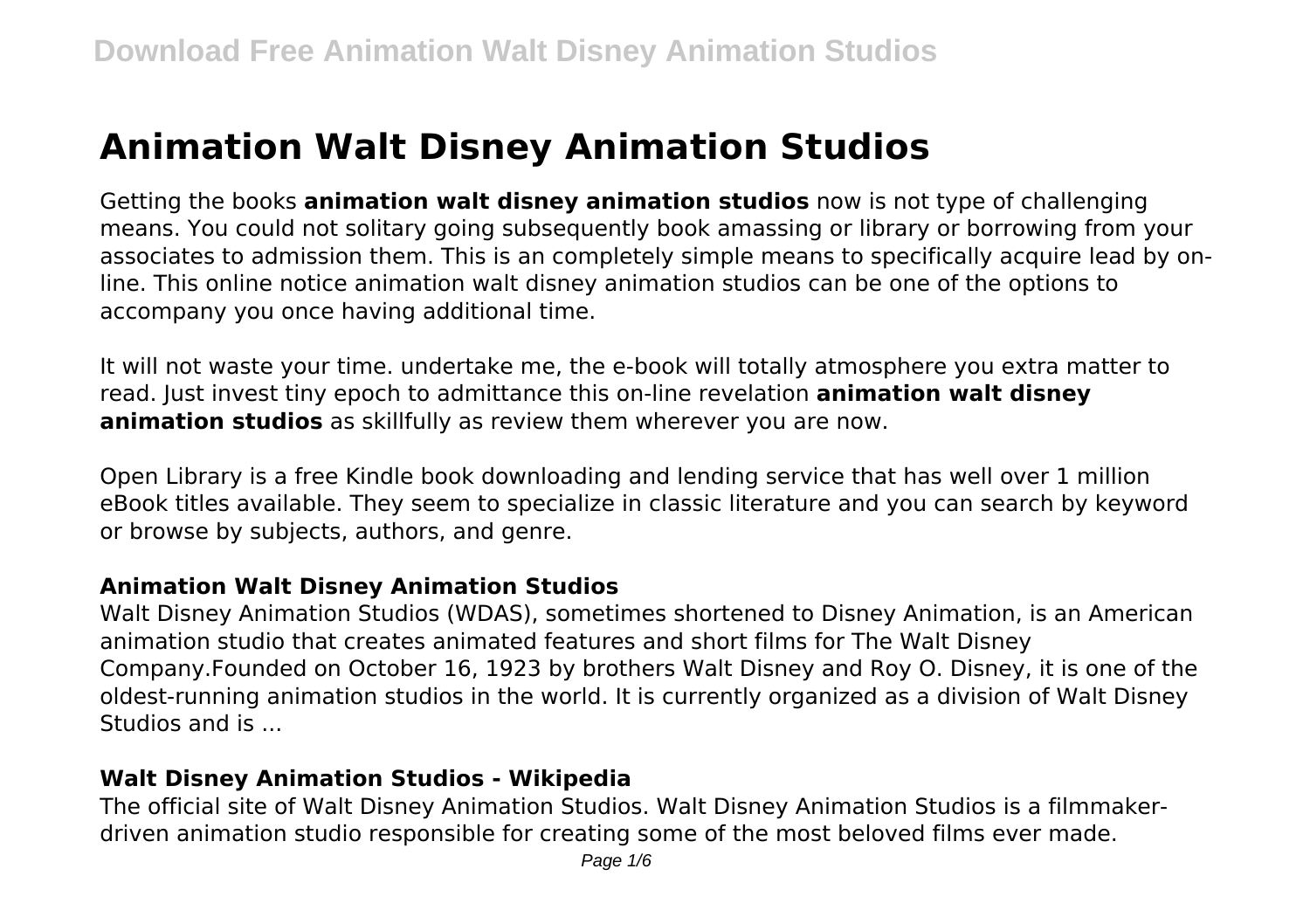Located in California, Disney Animation continues to build on its rich legacy of innovation and creativity, from the first fully-animated feature film– 1937's Snow White and the Seven Dwarfs– to 2019's ...

#### **Walt Disney Animation Studios**

Walt Disney Animation Studios (formerly known as Walt Disney Feature Animation, Walt Disney Productions, Walt Disney Studio and Disney Brothers Cartoon Studio and commonly nicknamed Disney Animation, Walt Disney Animation and Disney) is the name of the flagship animation studio of The Walt Disney Company. It was established as a subsidiary of the company following a corporate restructuring of ...

## **Walt Disney Animation Studios - Disney Wiki**

Walt Disney Animation Studios is an American animation studio headquartered in Burbank, California. It creates animated feature films and is owned by The Walt Disney Company.. The studio has produced 58 feature films, beginning with Snow White and the Seven Dwarfs (1937), one of the first full-length animated feature films and the first one made in the United States; its most recent film was ...

## **List of Walt Disney Animation Studios films - Wikipedia**

Walt Disney Animation Studios is located in Burbank, CA, and was founded on October 16, 1923, by Roy O. Disney and Walt Disney. Disney Animation is an American animation studio that creates animated feature films, short films, and television specials for the Walt Disney Company.

## **Walt Disney Animation Studios Featured Animation**

About Walt Disney Animation Studios Walt Disney Animation Studios (WDAS) is one of the world's largest and most well respected animation studios. It is also the country's oldest and the first in the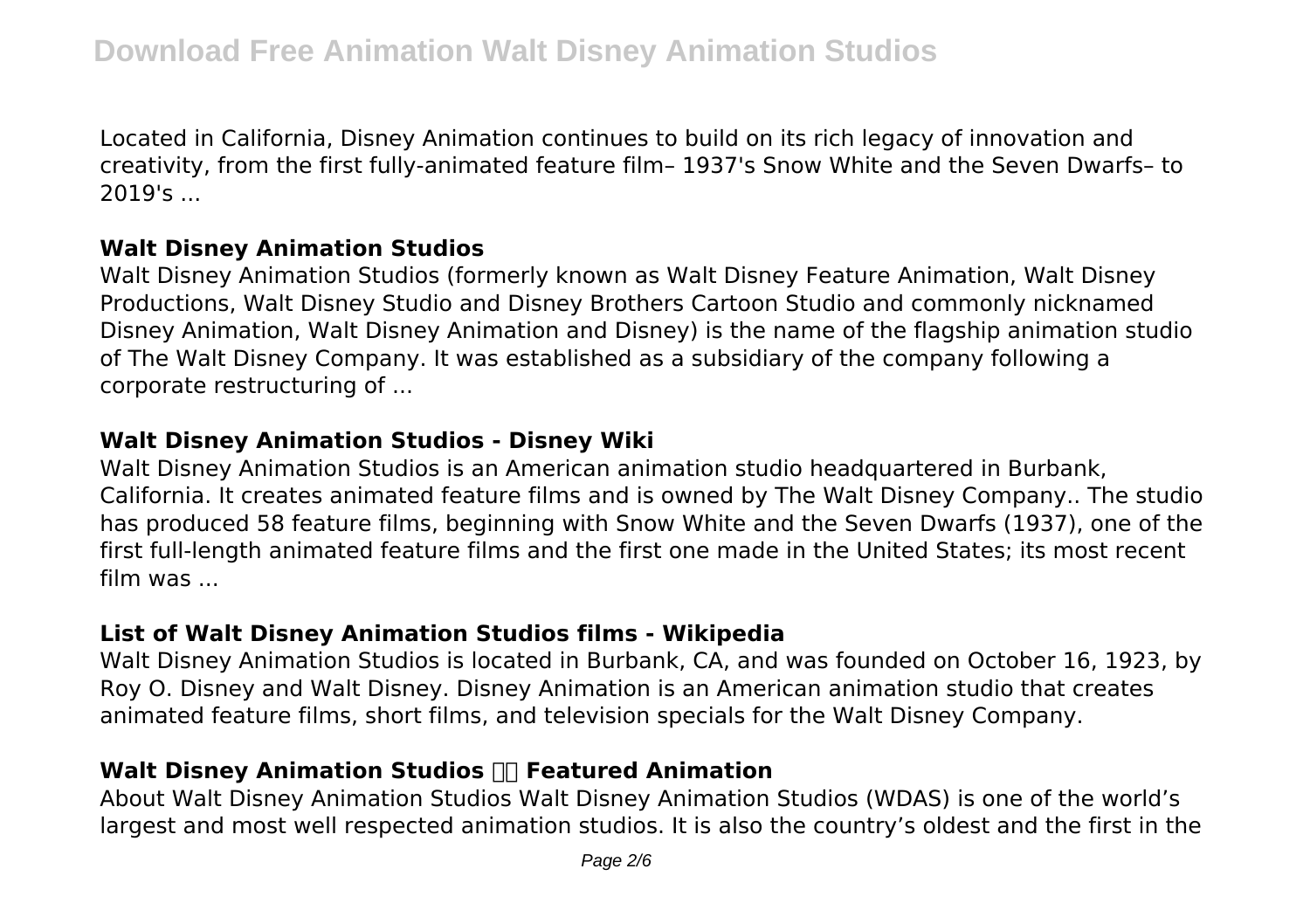U.S. to produce an animated feature—Snow White and the Seven Dwarfs. This 1937 feature utilized cel animation (Disney was the first to use it ...

#### **Walt Disney Animation Studios - Career Profile | Animation ...**

This is a list of films from Walt Disney Animation Studios and formerly known as Walt Disney Feature Animation, Walt Disney Productions and Disney Brothers Cartoon Studio, which creates animated feature films for The Walt Disney Company. Refine See titles to watch instantly, titles you haven't rated, etc.

#### **List of Walt Disney Animation Studios films - IMDb**

Animation Studio: Walt Disney Animation Studios. Shows. Elena of Avalor (2016) Mickey and the Roadster Racers (2017) Movies. Snow White and the Seven Dwarfs (1937) Pinocchio (1940) Fantasia (1940) Dumbo (1941) Saludos Amigos (1942) Bambi (1942) The Three Caballeros (1944) Make Mine Music (1946)

## **Animation Studio: Walt Disney Animation Studios - Behind ...**

Disney Parks has shared an old video from 2016 (which we first came across at io9) highlighting the setup of the animation buildings at the studio's Burbank lot.Walt Disney Archives Director ...

## **Video Tours the Secret Tunnels at Walt Disney Studios ...**

Walt Disney Animation Studios has a team of visual development artists, whereas Disney Television Animation looks for very specific roles such as the art director, background designer, background ...

## **How to Get a Job in Animation at Walt Disney Studios**

The Official Channel for Disney Animation.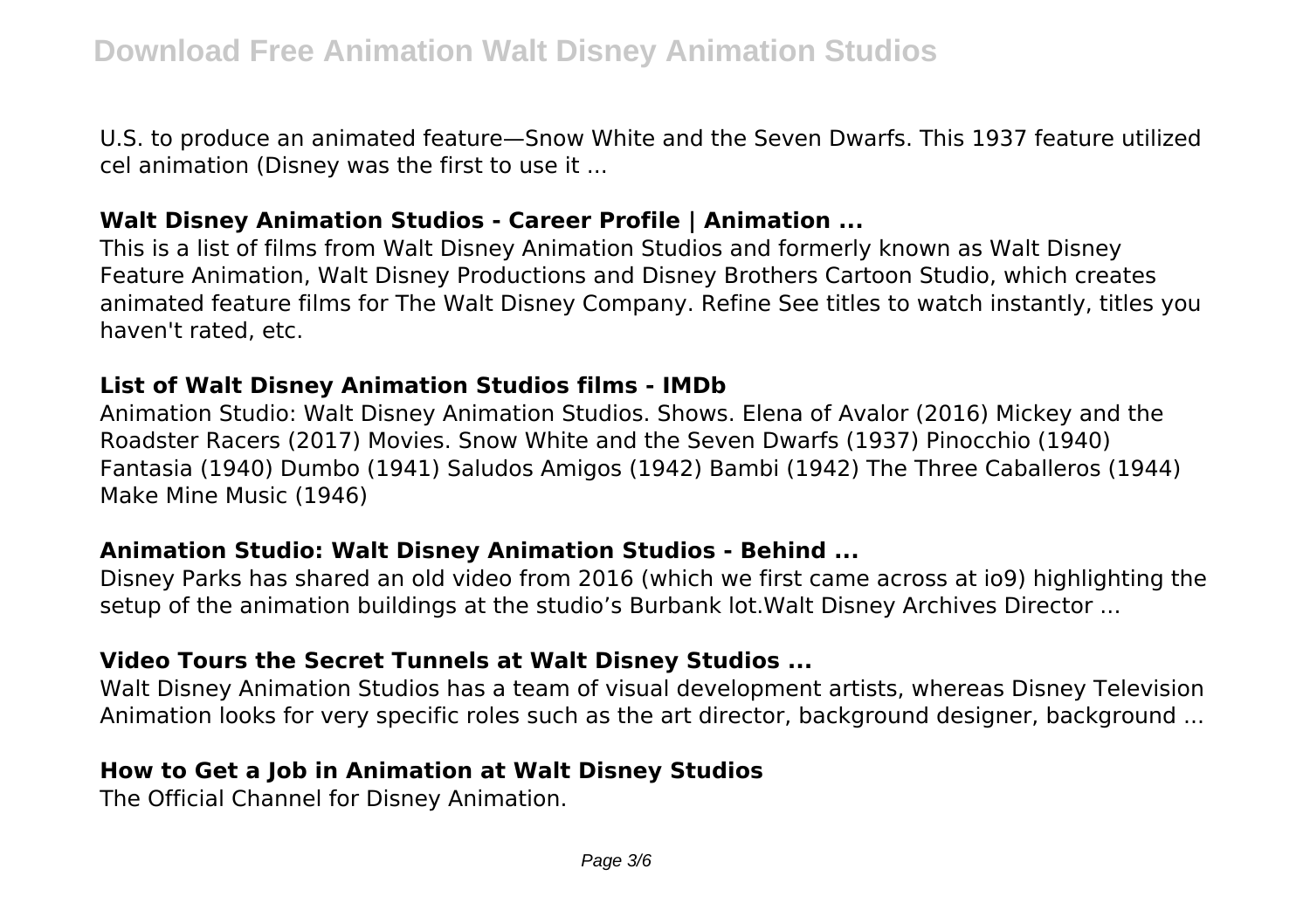## **Walt Disney Animation Studios - YouTube**

Walt Disney Animation Studios (WDAS), also referred to as Disney Animation, headquartered at the Walt Disney Studios in Burbank, California, is an American animation studio that creates animated feature films, short films, and television specials for The Walt Disney Company.Founded on October 16, 1923, it is a division of The Walt Disney Studios. The studio has produced 56 feature films, from ...

## **Walt Disney Animation Studios | Disney Animation Fan Wiki ...**

Walt Disney Animation Studios(formerly known asWalt Disney Feature Animation) is the name of the flagship animation studio of The Walt Disney Company. It was established as a subsidiary of the company following a restructuring of its predecessor,Walt Disney Productions. 1 History 1.1 1984-1988: Corporate reconstruction 1.2 1989-1999: The Renaissance era 1.3 2000-2005: Post-Renaissance era 1.4 ...

## **Walt Disney Animation Studios | The idea Wiki | Fandom**

1 Walt Disney Animation 1.1 1986-1994 2 Walt Disney Feature Animation 2.1 1994–1997 2.2 1997–2006 3 Walt Disney Animation Studios 3.1 2006–present In early 1986, Walt Disney Pictures' animation department split out from Walt Disney Pictures as Walt Disney Animation. In 1994, the Walt Disney Company built the current Feature Animation building in Burbank, California, and the animation ...

## **Walt Disney Animation Studios - Logopedia, the logo and ...**

On this day in 1923, Walt Disney Animation Studio was founded. Celebrate with us as we take a journey through 97 years of storytelling. Enjoy the Animontage with Original Music by Christophe Beck.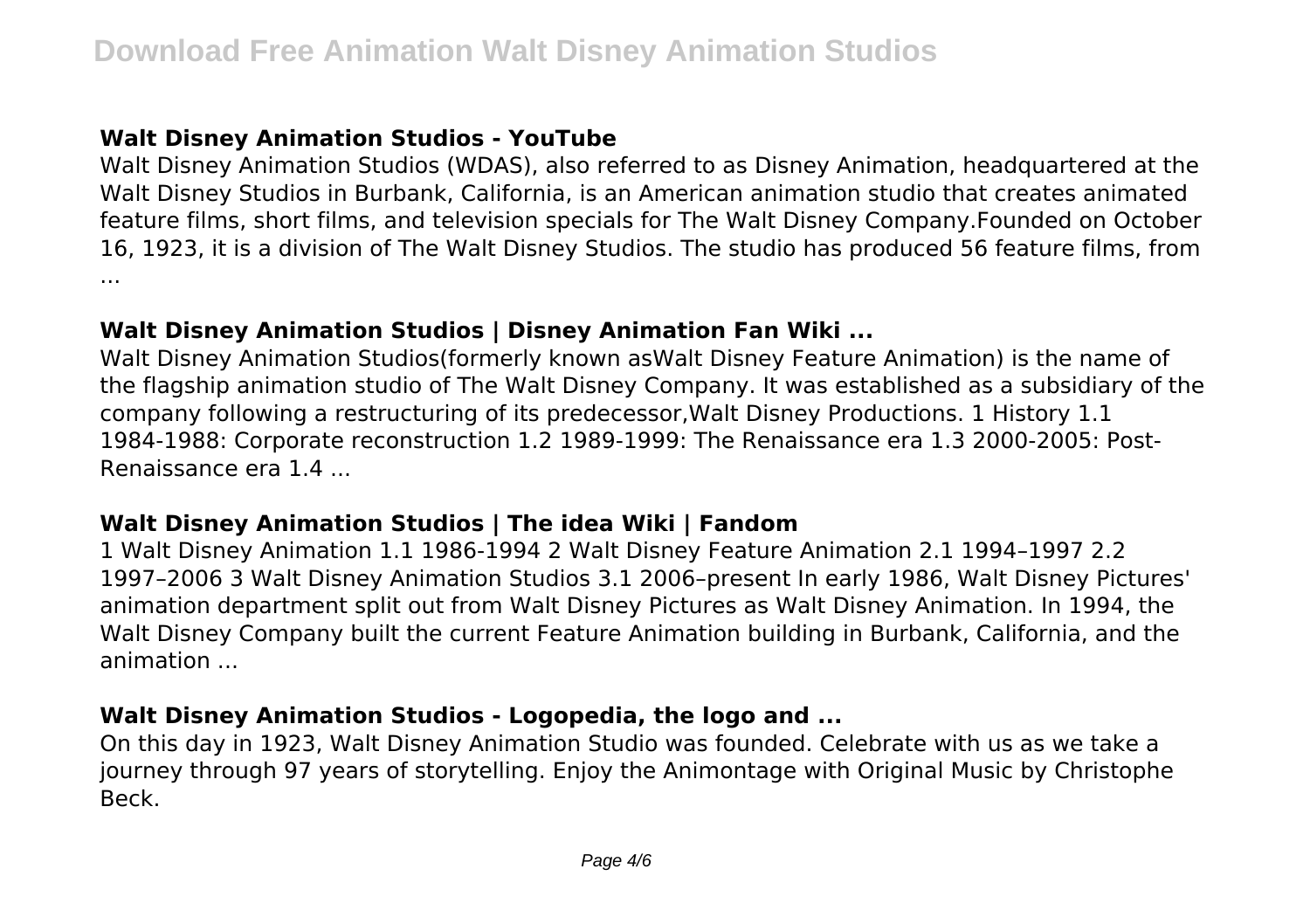## **Walt Disney Animation Studios - Walt Disney Animation ...**

The film would go on to inspire some rides like Snow White's Scary Adventure across several Disney parks and the Seven Dwarfs Mine Train at Walt Disney World and Shanghai Disneyland, a reimagining animated series on Disney XD called The 7D that lasted for two seasons from 2014 to 2016, and an official stage musical in 1969 by Jay Blackton and one of the movie's composers, Frank Churchill ...

## **Animation Lookback: Walt Disney Animation Studios ...**

Walt Disney Animation Studios (WDAS), also referred to as Disney Animation, is an American animation studio that creates animated feature films, short films, and television specials for The Walt Disney Company.Founded on October 16, 1923, it is a division of Walt Disney Studios, and is headquartered at the Walt Disney Studios in Burbank, California.

## **Walt Disney Animation Studios - Corus Entertainment Fandom**

The peak of the Disney Renaissance, the last true classic from the official animated canon and probably every 90s kid's favorite childhood move. Everything is great. The characters, animation, story, songs, everything!

## **Walt Disney Animation Studios Canon - IMDb**

Walt Disney Animation Studios, the studio behind "Frozen," "Big Hero 6," "Zootopia" and "Moana" brings imagination to life through animated films. Our filmmakers and technologists work together to ...

Copyright code: [d41d8cd98f00b204e9800998ecf8427e.](/sitemap.xml)